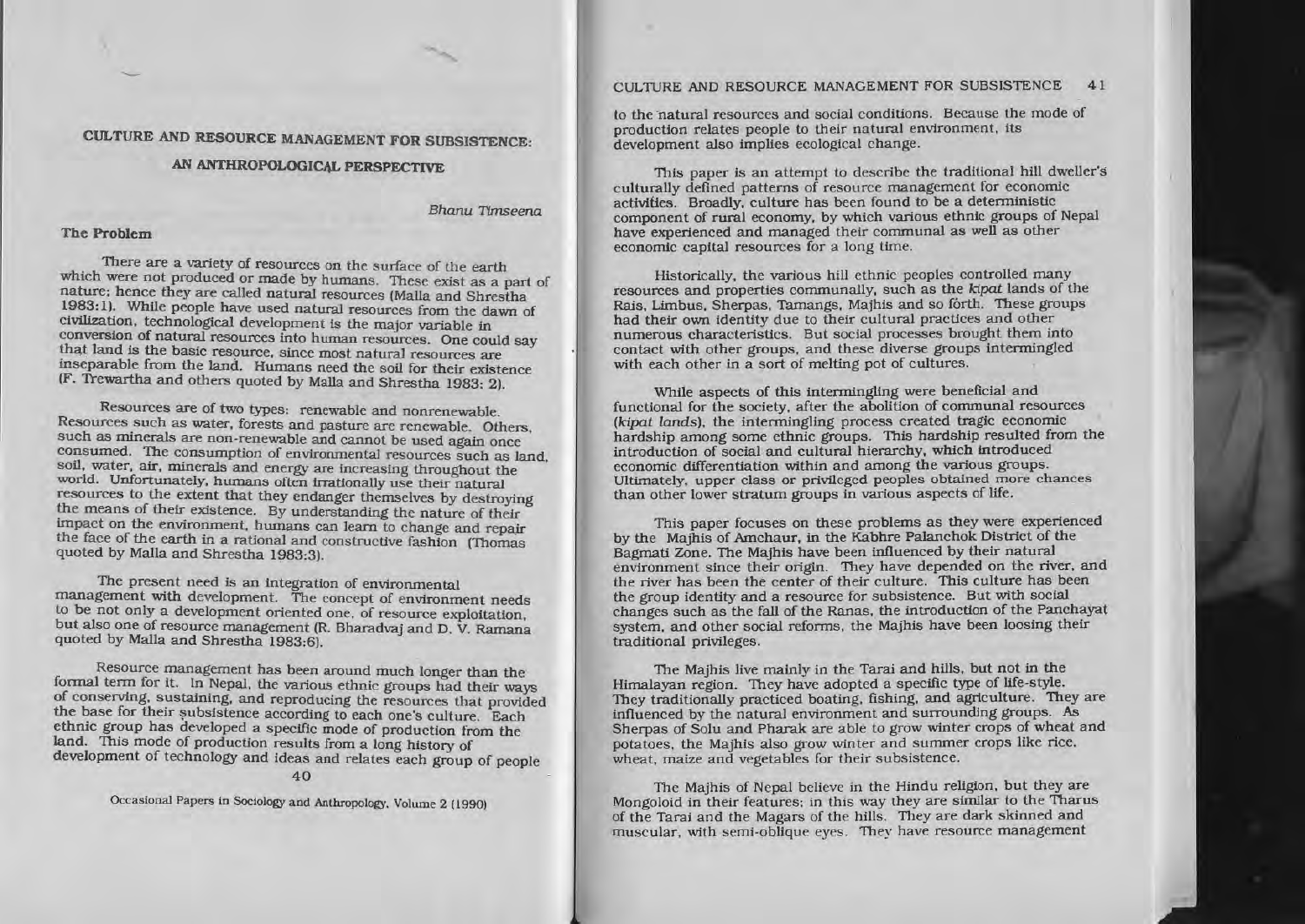# BHANL TIMSEENA

patterns appropriate to their subsistence and life style. They distinctly differ from other ethnic groups in various ways, although the number of Majhi speakers is disappearing, and the Nepali language is increasingly becoming the first language.

Majhi culture is a minority culture. As the Majhi people are scattered over the countryside, they intermingle with people of other cultures. They base their subsistence on the resources at hand and adopt the cultural values of the locality.

This paper is based on traditional anthropological research methods. The primary data were collected through intensive fieldwork. The secondary data were collected from the available literature. Some key information was taken from experts and research scholars who had made contributions about various hill ethnic groups in Nepal. This is a descriptive explanation of the culture and subsistence activities of the Majhi.

# An Anthropological Perspective on Resource Management for Subsistence

Anthropology, as the most holistic of the human sciences, studies humans in their totality. Therefore, it studies also the economic aspect of human life. Traditionally, economic anthropology was the study of the economic life of primitive peoples. It focused on the economic conditions of preliterate, preindustrial, unmechanized and nonpecuniary societies.

This is a rather old conception of anthropology. In fact, the broader definition of anthropology is that it is the study of humans in all times and places. Economic anthropology studies both preliterate and modern economies. Until 1940, anthropologists ignored the economic aspect of society. Afterwards, anthropologists started to study it in detail. Economic anthropology focuses on the appropriation of nature, human subsistence requirements, and the mode of production of any primitive or modern society.

Anthropologists have long distinguished three main types of subsistence economy: hunting and gathering, domestication of animals (herding), and agriculture and animal husbandry (Mair 1984:161). According to Herskovits (1974:68), subsistence economy means the ability of people with simple techniques to manipulate their resources effectively (Herskovits 1974:68).

Every society has its own type of subsistence, even though not all are specifically subsistence economies, as defined above. They all have specific ways of producing food, shelter, clothing and income. "Most of the preliterate societies had an economic deterministic style. There is no society without methods of production, distribution, consumption and some form of exchange" (Herskovits 1974:143).

#### CULTURE AND RESOURCE MANAGEMENT FOR SUBSISTENCE 43

Formally defined, each society has a method of rational allocation of scarce means to competing ends. Economic anthropology focuses on this problem of how people exploit or manage resources for their subsistence.

# Cultural Patterns and Resource Management Activities of Majhis

The Majhis of Nepal have long been scattered over the country. They occupy the three main ecological regions of Nepal-the mountains, hills, and Tarai-which has led to to different cultural traits and management patterns reflecting the dominant ones of each region. This study focuses on Majhis of the hill region, which is inhabited by a mosaic of ethnic and racial groups. and is characterized by a variety of resource management patterns. The study area is Amchaur (also called Anpchaur by the local people), a ward of the Chandeni Village Panchayat. The Panchayat lies in the northeastern part of the Kabhrepalanechowk District.

Amchaur has been home to a Majhi community for two and a half centuries. There is one Chetri household within the village and and a Brahman village nearby. The Majhis have their own characteristic way of life. They have nuclear, joint and extended families, though the nuclear family is prominent. Marriages are for the most part arranged, monogamous and patrilocal. Their houses distinctly differ from those of the neighboring Brahmans and Chetris. Six types of Majhi clans inhabit the study area with three types of kinship systems: consanguineous, affinal, and ritual (mit). The Majhis worship all Hindu gods and deities and celebrate all common Hindu festivals. They consume common foods and drinks in the manner of other matwalis. Both traditional and modern types of dress and ornaments are found in Amchaur.

Except that the Majhis celebrate a death ceremony called pitara. their life-cycle ceremonies are similar to those of other upper caste Hindus (Brahmins and Chetris). They have no priests in the manner of other castes. The priestly work is performed by the head of each household.

The Majhis lack education. Few can even sign their names. Young children only know the alphabet. There is no health post for the sick and diseased, and no sanitation programs at all. Some households have utilized family planning schemes to limit the size of their families. Their native language has completely disappeared due. to long-term sociocultural interaction with non-Majhi peoples. Every aspect of the culture is undergoing change.

# Types of Resources and their Contribution to Subsistence Economy

The rural area of Nepal is endowed with various kinds of natural resources, and the patterns of their exploitation also vary according to

 $42$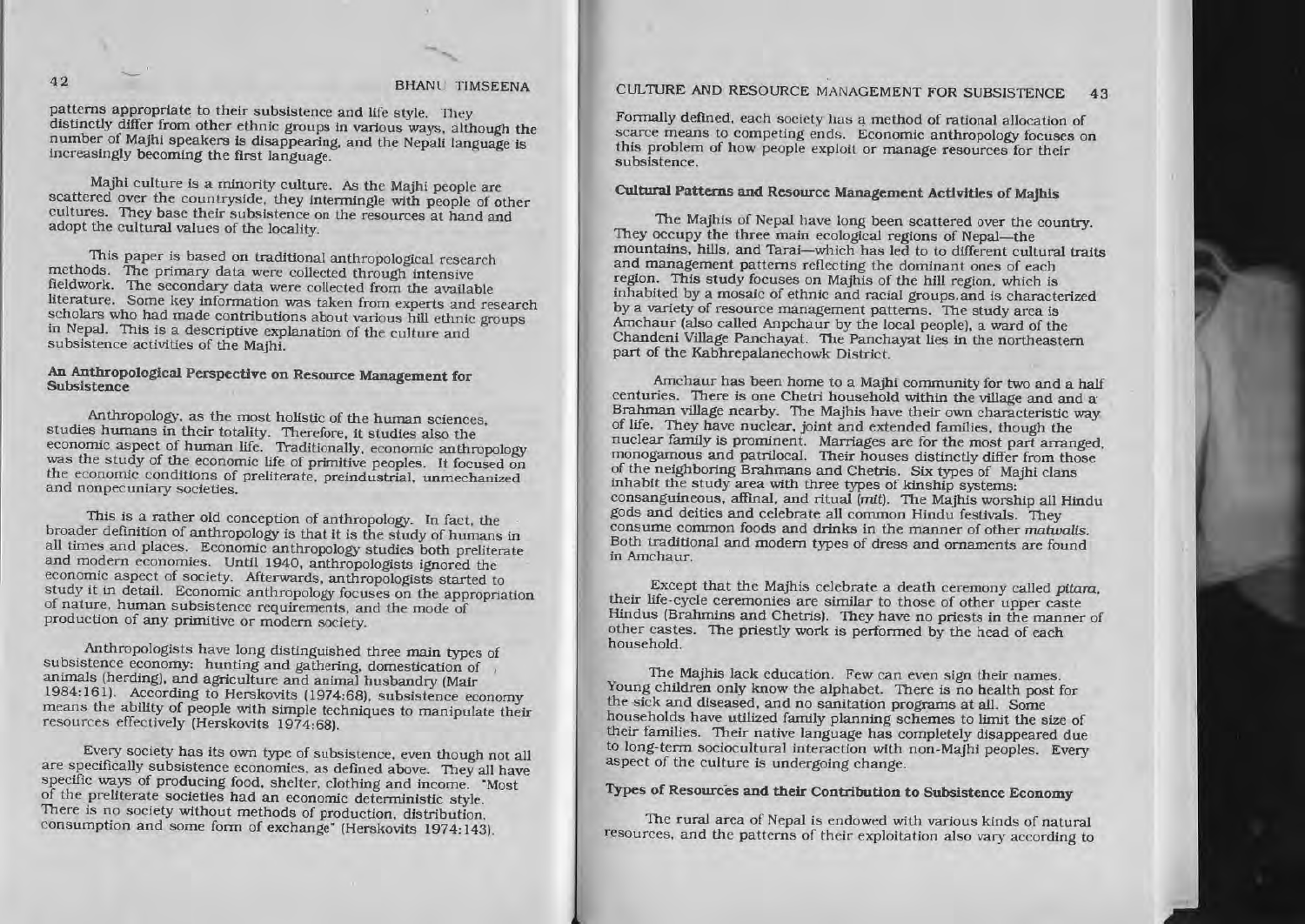time, place and culture. Most of the Majhi people work for mere subsistence and suffer from poverty, although they have some sorts of natural resources. Predominantly, they practice agriculture, but this does not fully supply their needs. Although the Majhls are agriculturalists, they are forced to supply agricultural labor to their Brahmin neighbors because of the scarcity of their own land. capital. and other resources.

FIfty MaJhl households depend upon 163 ropants (8.15 ha.) of land. Previously, their forefathers practiced boating for the mail service along the Indrawati River from Dhulikhel to Chautara, but this has been stopped. Some of them go to Kathmandu and elsewhere in search of work. They eam more from laboring and less from their parental land, animal husbandry, poultry and porterage. Portering, animal husbandry and poultry raising are subsidiary activities. Now some Majhi families have started stone grinding mills or Ghatta on the Indrawati River side. One household has a hand loom. None of the Majhi of Amchaur are in governmental service, but young boys work as peons in Kathmandu City. Other boys and girls work as cooks and house servants of officials in the city.

The following table shows the types of resources and the average contribution of each to subsistence.

Table 1. Average contribution of various types of resources to subsistence in Majhi households of Amchaur

|                 | Agriculture                    | 29  |
|-----------------|--------------------------------|-----|
|                 | Animal Husbandry               | 10  |
| $\frac{2}{3}$ . | Agricultural Wage Labor        | 41  |
| 4.              | Fishing                        |     |
| 5.              | <b>Boating</b>                 |     |
| 6.              | Porterage                      | 12  |
| 7.              | Service                        | 3   |
| 8.              | Small Scale Cottage Industries |     |
| <b>Total</b>    |                                | 100 |

Source: 1986 Field Survey.

The Majhis are an old and and established tribe of Nepal. Like the Rai. Umbu. Tamang. Chepang and Lepcha. they held their land communally on a kipat tenure. The Majhi communities received the land as *jagir* in compensation for their boatman services. Presently, their landholdings are greatly decreased because the Indrawati River has flooded their *kipat* land. What land they still have, they cultivate in<br>a traditional way. On the average, their land only provides crops <sup>a</sup> traditional way. On the average. their land only provides crops sufficient for four months out of the year. Like elsewhere in Nepal, the productivity of their land is decreasing. Therefore. the agricultural sector is insufficient for the Majhi economy.

# BHANU TIMSEENA CULTURE AND RESOURCE MANAGEMENT FOR SUBSISTENCE 45

To assist their land resources. the Majhls of Amchaur have adopted other resources as well. For the last three decades or so they have practiced animal husbandry. They have some cattle, goats, pigs and poultry. They receive these animals from their rich neighbors and raise them on a share basis. The animals provide meat, manure, plowing oxen and some money income. There is not much profit in animal husbandry for the Majhis, because the share basis is in practice exploitative, and they own no cattle.

Miner resources include the ghatta, a water-driven stone mill. and the recently adopted hand loom. But these also are insufficient for their livelihood. <sup>A</sup> stone mill does not make much profit when the people have little corn to grind. The hand loom, adopted by only one household, also runs irregularly. It contributes little to the loom owners.

These Majhis are extremely exploited by the neighboring Brahmins in many ways and aspects of their lives. Culturally, they are of lower status. They have to show respect to their higher caste neighbors. They supply the bonded labor and herd boys to the Brahmin moneylenders to reduce the exorbitant interest rates on their loans. The Theki Koseli and Dhyake interest systems never allow them to rise above their debts. In effect. they are slaves.

Various aspects of cultural patterns and economy will force change onto the Majhis. Yet their poverty is so severe that it is difficult to bring positive change without an effective economic program. The MaJhis are struggling under extreme economic hardships. Although they have adopted various types of livelihood. such as fishing, service and porterage, these alternatives fail to alleviate their hardships. The main thing is that recently they have become increasingly conscious of their backward status and condition. This downtrodden status is due to illiteracy, lack of economic means. and the existing hierarchy of castes.

The overall findings of this study suggest that the Majhis are suffering from extreme poverty. Illiteracy and economic backwardness. Their conservative cultural values also pull them down. These social evils are negative forces in the Majhi community. Therefore, they should be eradicated. The economic. social. and cultural backwardness gives <sup>a</sup> clear picture of the Majhi future. Since transportation and communication are completely lacking in Amchaur. they must be provided with additional resources for generating Income and employment opportunities with which they can uplift themselves economically.